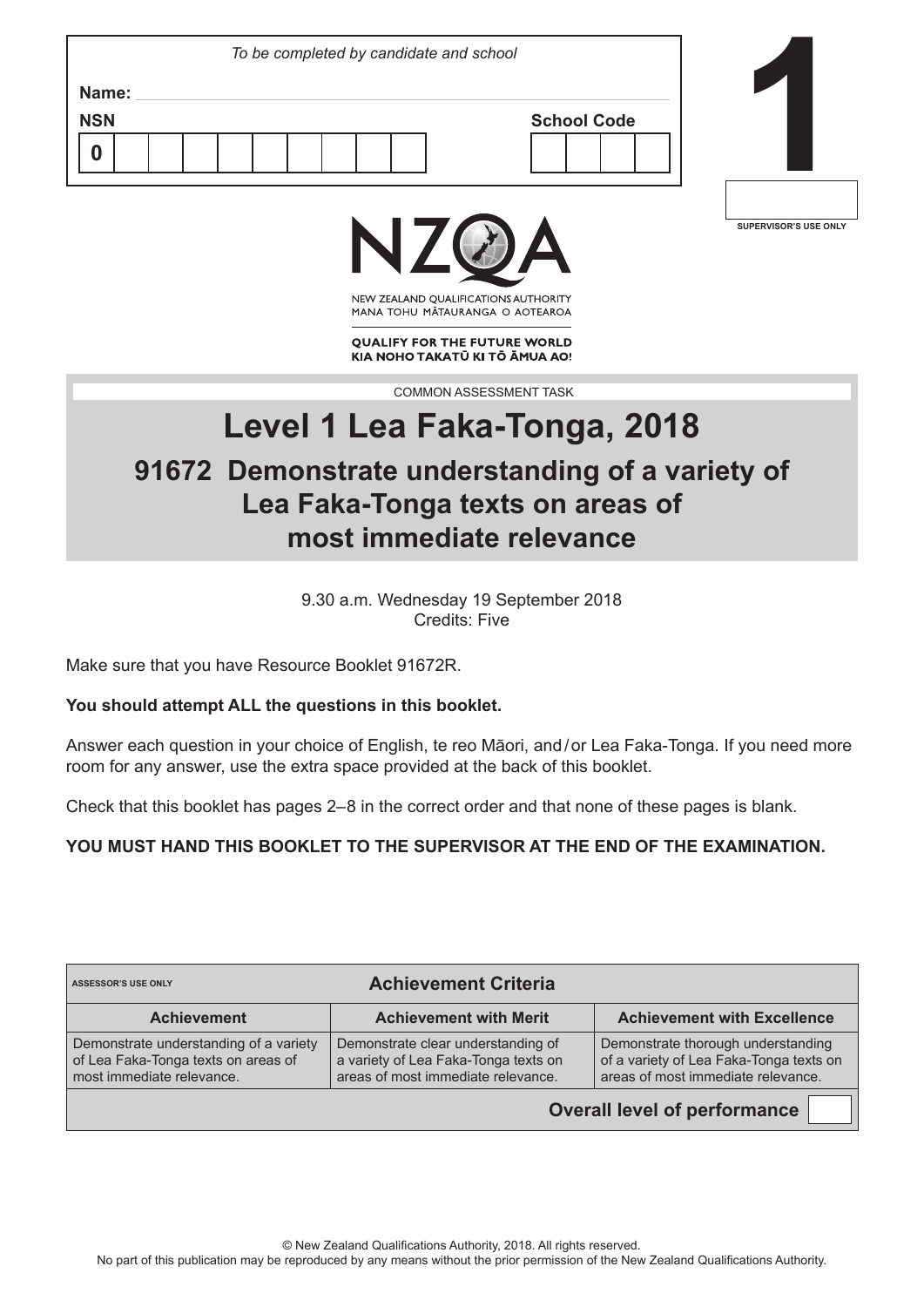## **FIRST TEXT:** *Tohinoa* **/Diary Entry**

Read the Diary Entry on page 2 of the Resource Booklet. Use it to answer Question One. *Lau 'a e Tohinoa 'i he peesi hono 2 'o e Resource Booklet. Ngāue'aki ia ke tali 'a e Fehu'i 'Uluaki´.*

#### **QUESTION ONE**

- (a) Where did this story take place? *Na'e hoko e talanoa ko 'eni´ 'i fē?*
- (b) Describe what happened with Sione and his mother. *Fakamatala'i e me'a na'e hoko kia Sione mo 'ene fa'eeˊ.*

**ASSESSOR'S USE ONLY**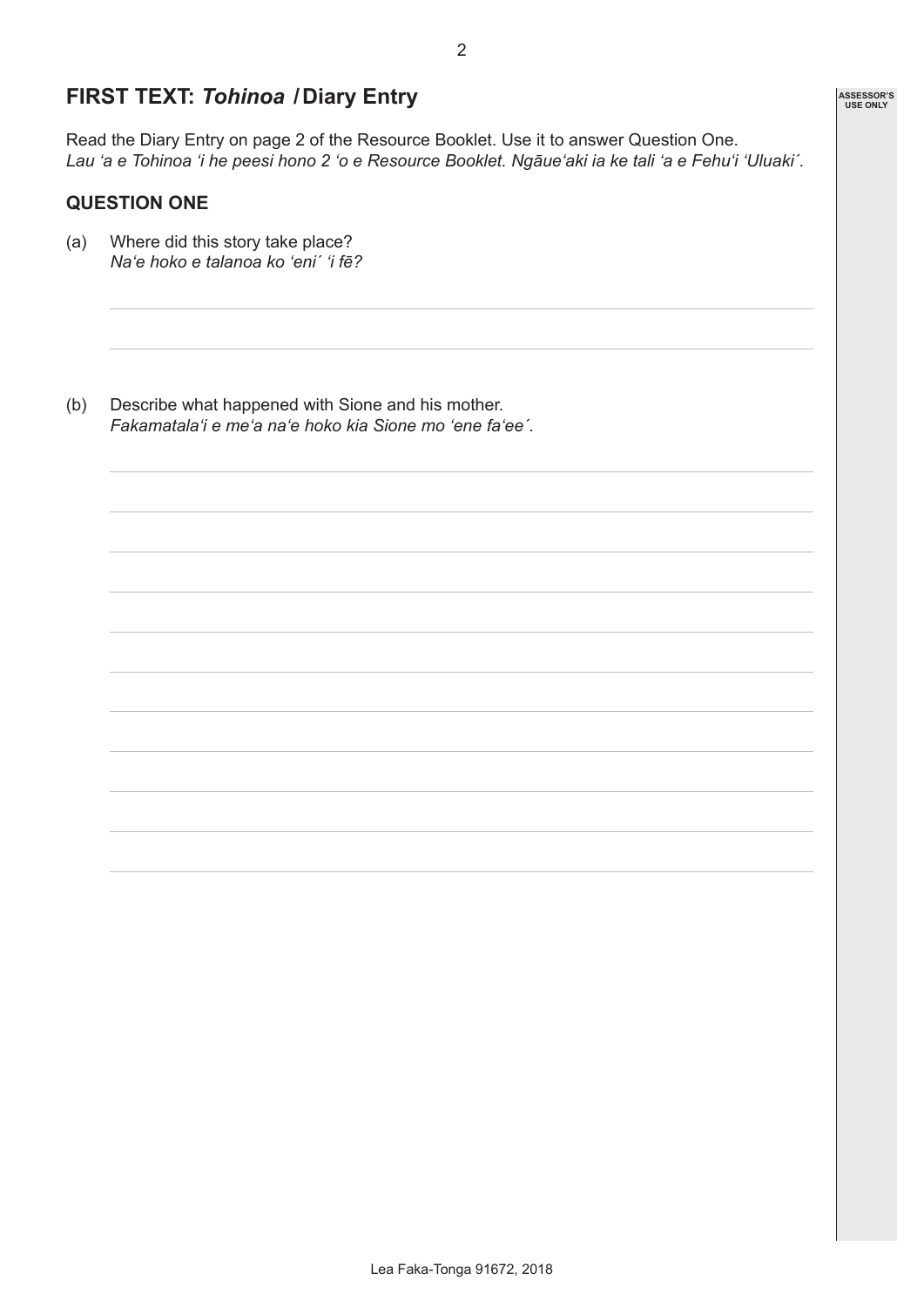| Fakamatala ki he 'uhinga ne fiema'u ai 'e Tēvita 'a Sione ke talitali ange'. |  |  |  |
|------------------------------------------------------------------------------|--|--|--|
|                                                                              |  |  |  |
|                                                                              |  |  |  |
|                                                                              |  |  |  |
|                                                                              |  |  |  |
|                                                                              |  |  |  |
|                                                                              |  |  |  |
|                                                                              |  |  |  |
|                                                                              |  |  |  |
|                                                                              |  |  |  |
|                                                                              |  |  |  |
|                                                                              |  |  |  |
|                                                                              |  |  |  |
|                                                                              |  |  |  |
|                                                                              |  |  |  |
|                                                                              |  |  |  |
|                                                                              |  |  |  |
|                                                                              |  |  |  |
|                                                                              |  |  |  |
|                                                                              |  |  |  |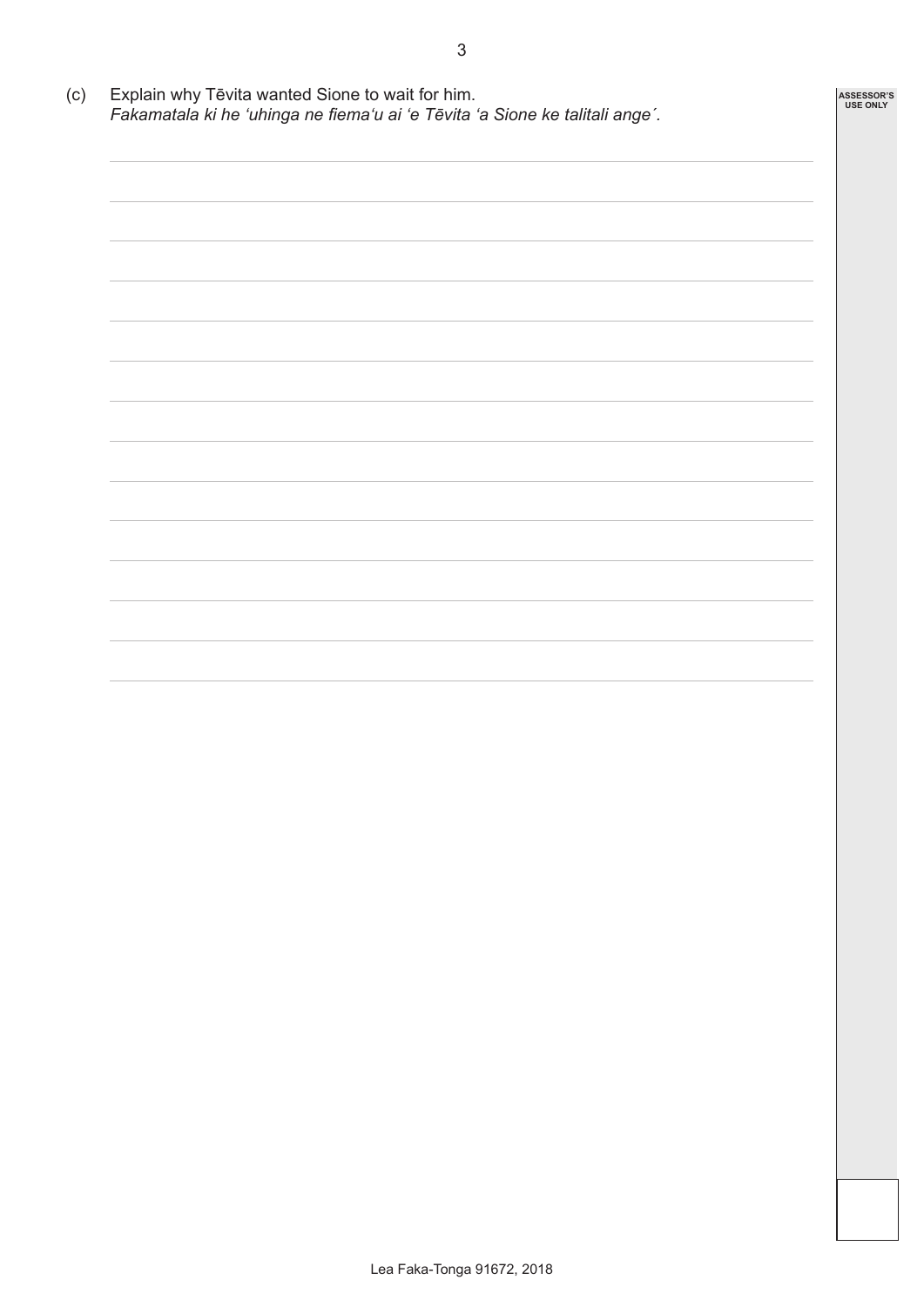## **SECOND TEXT:** *Hiva***/Song**

Read the lyrics of the song on page 3 of the Resource Booklet. Use them to answer Question Two. *Lau e lea 'o e hiva 'i he peesi hono 3 'o e Resource Booklet. Ngāue'aki ia ke tali e Fehu'i Ua´.*

#### **QUESTION TWO**

(a) List some of the good aspects of life that are portrayed in this song. *Tohi ha ngaahi me'a lelei 'o e mo'ui´ 'oku 'asi 'i he hiva ko eni´.*

(b) Explain what will happen if there is no love at home. Support your answer with examples from the text.

*Fakamatala ko e hā ha ngaahi me'a 'e hoko 'o kapau 'e 'ikai ha 'ofa 'i 'api. 'Omi ha fakatātā mei he fo'i hiva´ ke poupou ki ho'o tali´.*

(c) According to this song, how can our world be a better place for us to live in? Give examples from the song to support your answer. *Fakatatau ki he lau 'a e hiva´, 'e anga fēfē ha hoko 'a māmani ko ha feitu'u lelei ke tau nofo ai? 'Omai ha fakatātā mei he hiva´ ke poupou ki ho'o tali´.* 

**ASSESSOR'S USE ONLY**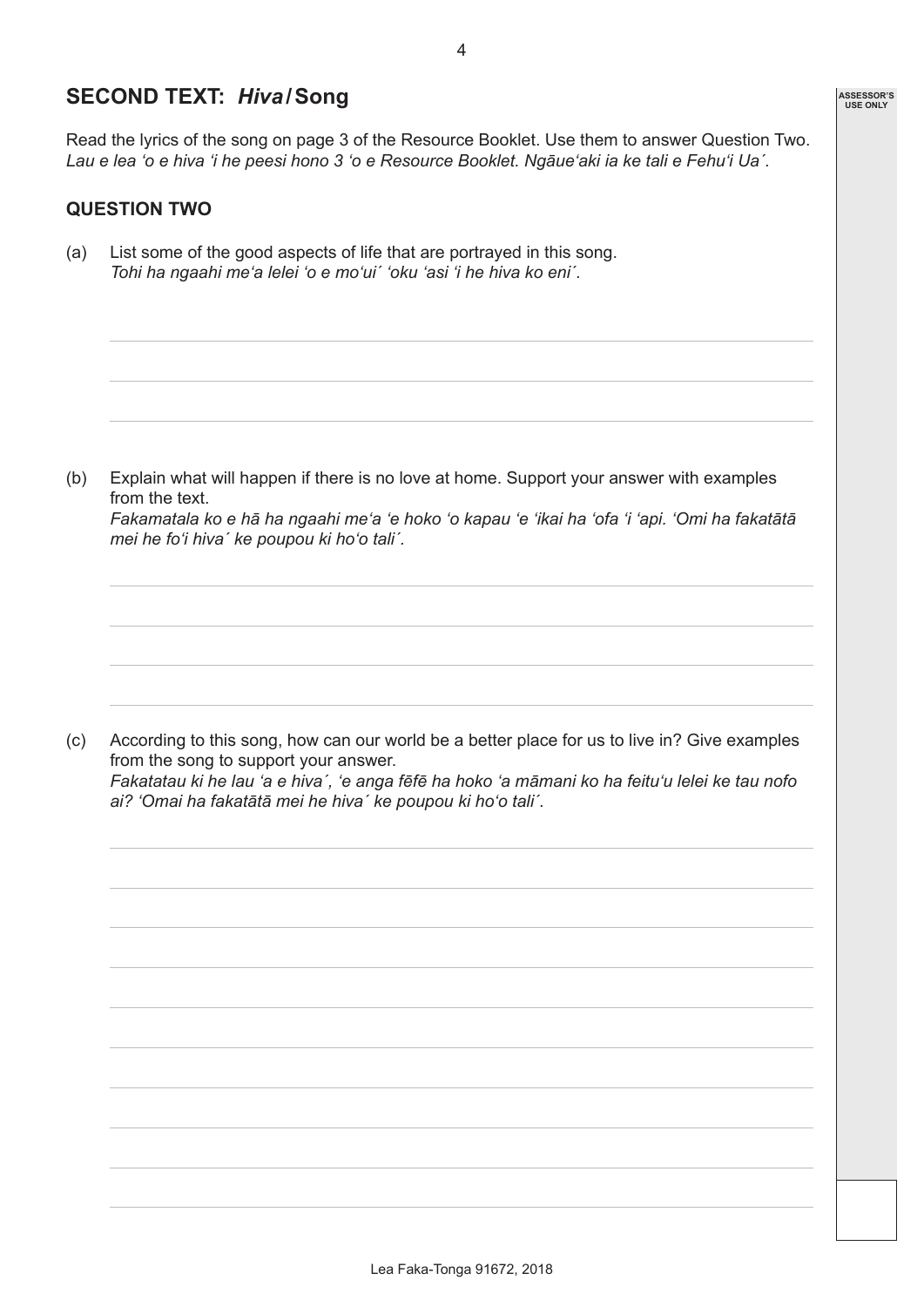**ASSESSOR'S USE ONLY**

### **THIRD TEXT:** *Tohitapu 'a Mama'***/Mama's Bible**

Read the text on pages 4 and 5 of the Resource Booklet. Use it to answer Question Three. *Lau e konga tohi 'i he peesi hono 4 mo e 5 'o e Resource Booklet. Ngāue'aki ia ke tali e Fehu'i Toluˊ.*

#### **QUESTION THREE**

(a) Write the names of Mama's children and the presents each of them gave her. *Tohi mai e hingoa 'o e fānau 'a Mama' mo e me'a'ofa na'e foaki 'e he toko taha taki taha.*

(b) How did Mama react to the presents she was given? Use her reactions to two of her children's presents to answer this question. *Na'e anga fēfē hono tali 'e Mama e ngaahi me'a'ofa na'e foaki ange ki ai´? Ngāue'aki 'ene tali ki he me'a'ofa 'a e toko ua 'i he'ene fānau´ ke tali'aki e fehu'i ko 'eni´.*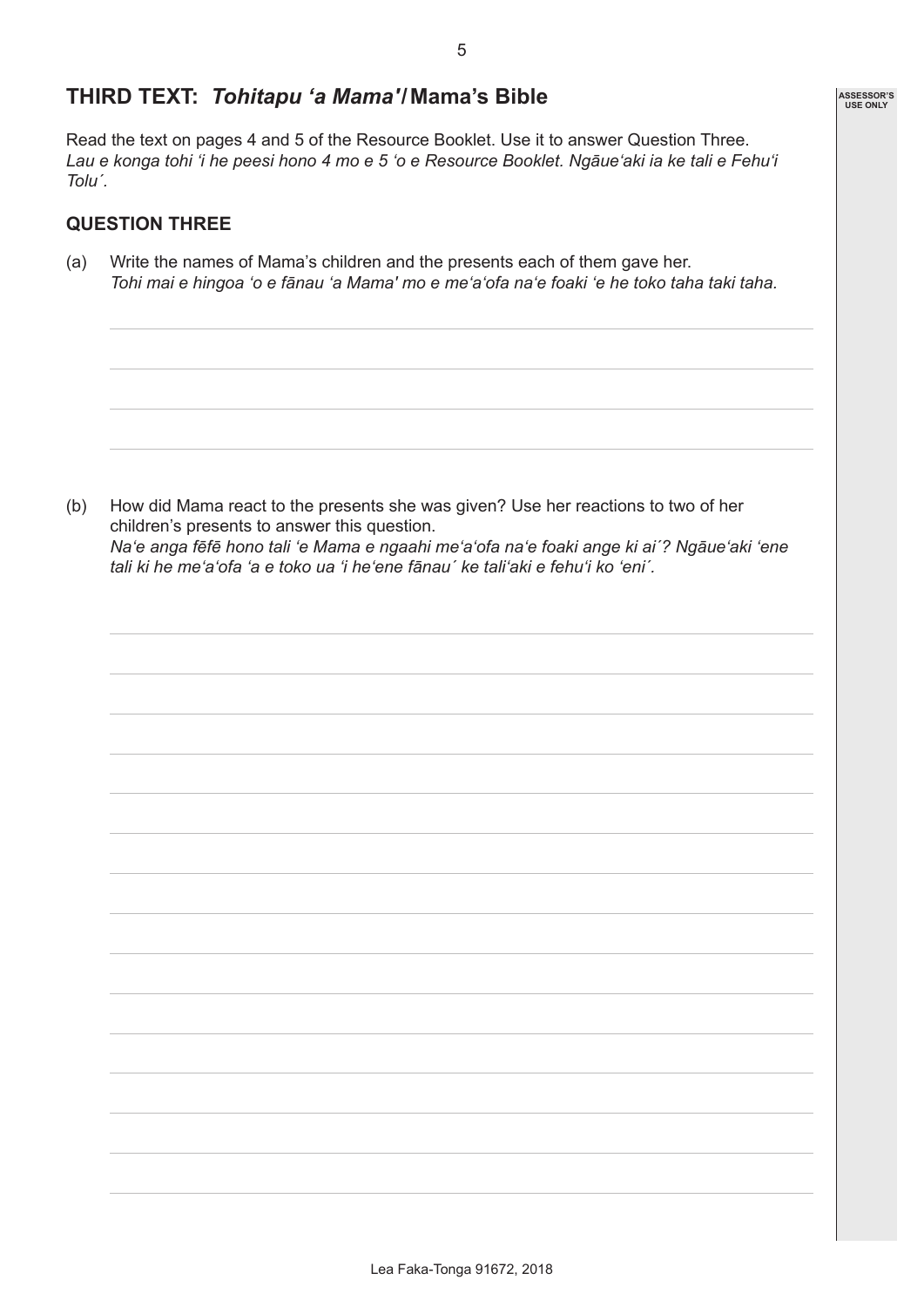(c) Explain the meaning of the title of this text. Give examples from the text to support your answer. *Fakamatala'i e 'uhinga 'o e hingoa 'o e konga tohi ko 'eni´. 'Omai e fakatātā mei he konga tohi´ ke poupou ki ho'o tali´.* **ASSESSOR'S USE ONLY**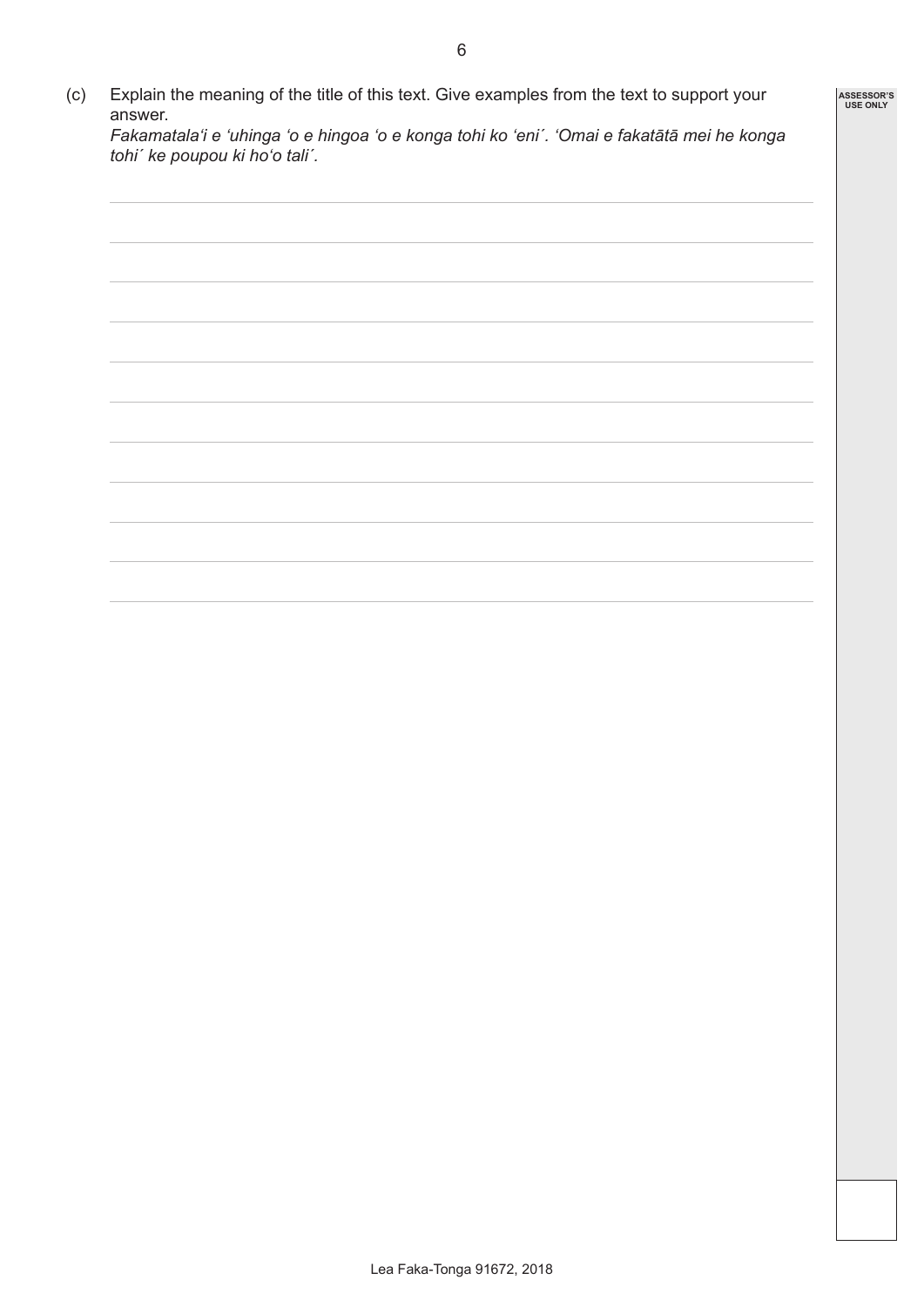| QUESTION<br>NUMBER | Extra space if required.<br>Write the question number(s) if applicable. | ASSESSOR'S<br>USE ONLY |
|--------------------|-------------------------------------------------------------------------|------------------------|
|                    |                                                                         |                        |
|                    |                                                                         |                        |
|                    |                                                                         |                        |
|                    |                                                                         |                        |
|                    |                                                                         |                        |
|                    |                                                                         |                        |
|                    |                                                                         |                        |
|                    |                                                                         |                        |
|                    |                                                                         |                        |
|                    |                                                                         |                        |
|                    |                                                                         |                        |
|                    |                                                                         |                        |
|                    |                                                                         |                        |
|                    |                                                                         |                        |
|                    |                                                                         |                        |
|                    |                                                                         |                        |
|                    |                                                                         |                        |
|                    |                                                                         |                        |
|                    |                                                                         |                        |
|                    |                                                                         |                        |
|                    |                                                                         |                        |
|                    |                                                                         |                        |
|                    |                                                                         |                        |
|                    |                                                                         |                        |
|                    |                                                                         |                        |
|                    |                                                                         |                        |